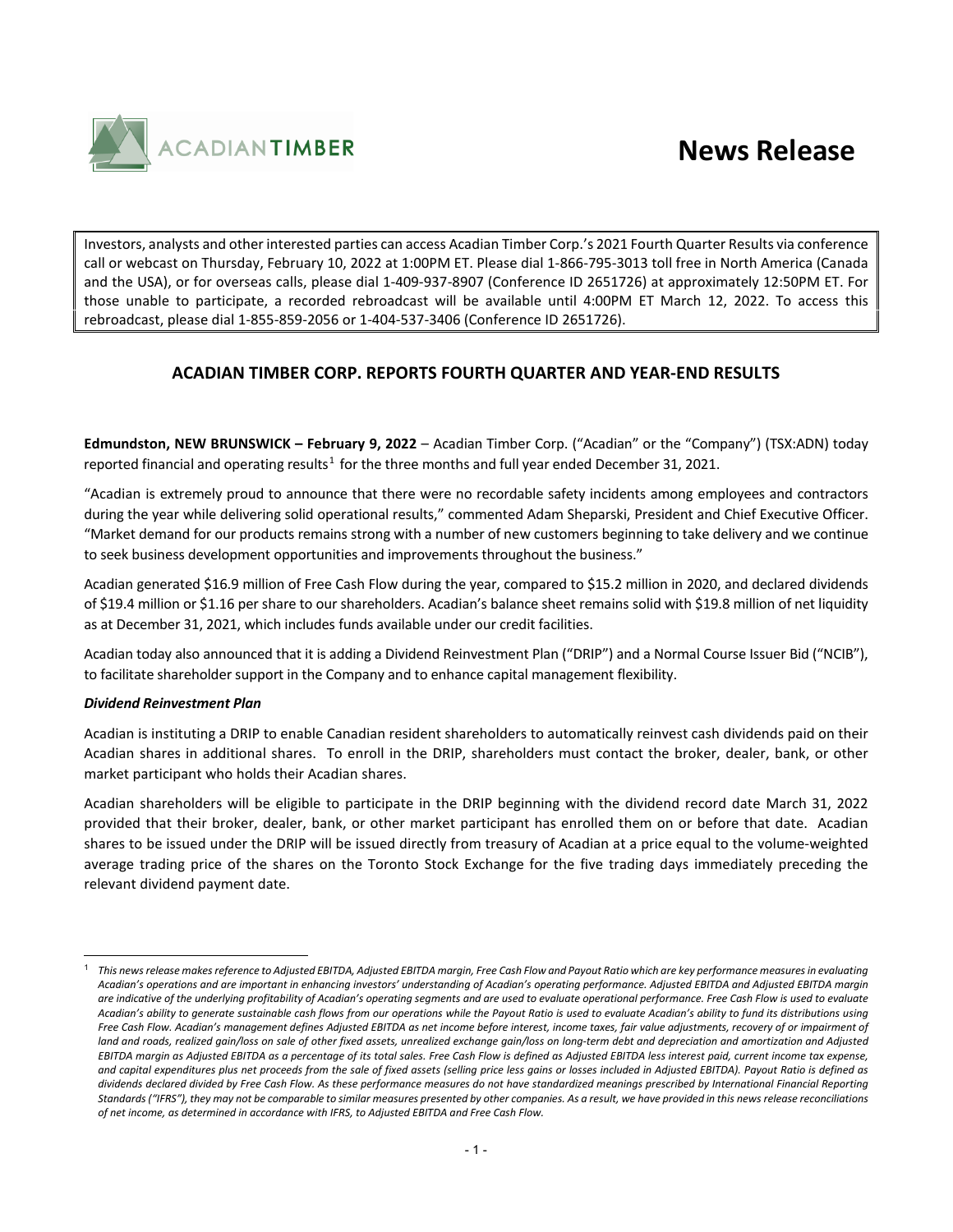Acadian has conditionally reserved for issuance with the Toronto Stock Exchange 1.5 million additional shares to accommodate the purchase of shares under the DRIP.

Macer Forest Holdings Inc., a company controlled by Acadian Board of Directors Chair Malcolm Cockwell, has indicated that it will initially participate in the DRIP for 50% of dividends payable to it. Macer Forest Holdings Inc. owns approximately 45% of the outstanding common shares of Acadian.

#### *Normal Course Issuer Bid*

On February 9, 2022, the Company filed a notice of intention with the Toronto Stock Exchange ("TSX") to purchase for cancellation up to 834,345 common shares representing 5% of the 16,686,916 common shares outstanding as of February 3, 2022, subject to regulatory approval. The purchases will be made through the facilities of the TSX and/or any alternative Canadian trading systems to the extent they are eligible. The price that the Company will pay for any such shares will be the market price at the time of acquisition. The Company believes that repurchasing shares at the prevailing market prices from time to time is a worthwhile use of funds and in the best interests of the Company and its shareholders. Purchases may commence on February 14, 2022 and shall terminate not later than February 13, 2023. Based on average daily trading volume ("ADTV") of 8,365 over the last six months, daily purchases will be limited to 2,091 common shares (25% of the ADTV of the Class A shares), other than block purchase exemptions. The Company has not purchased any of its common shares over the past 12 months.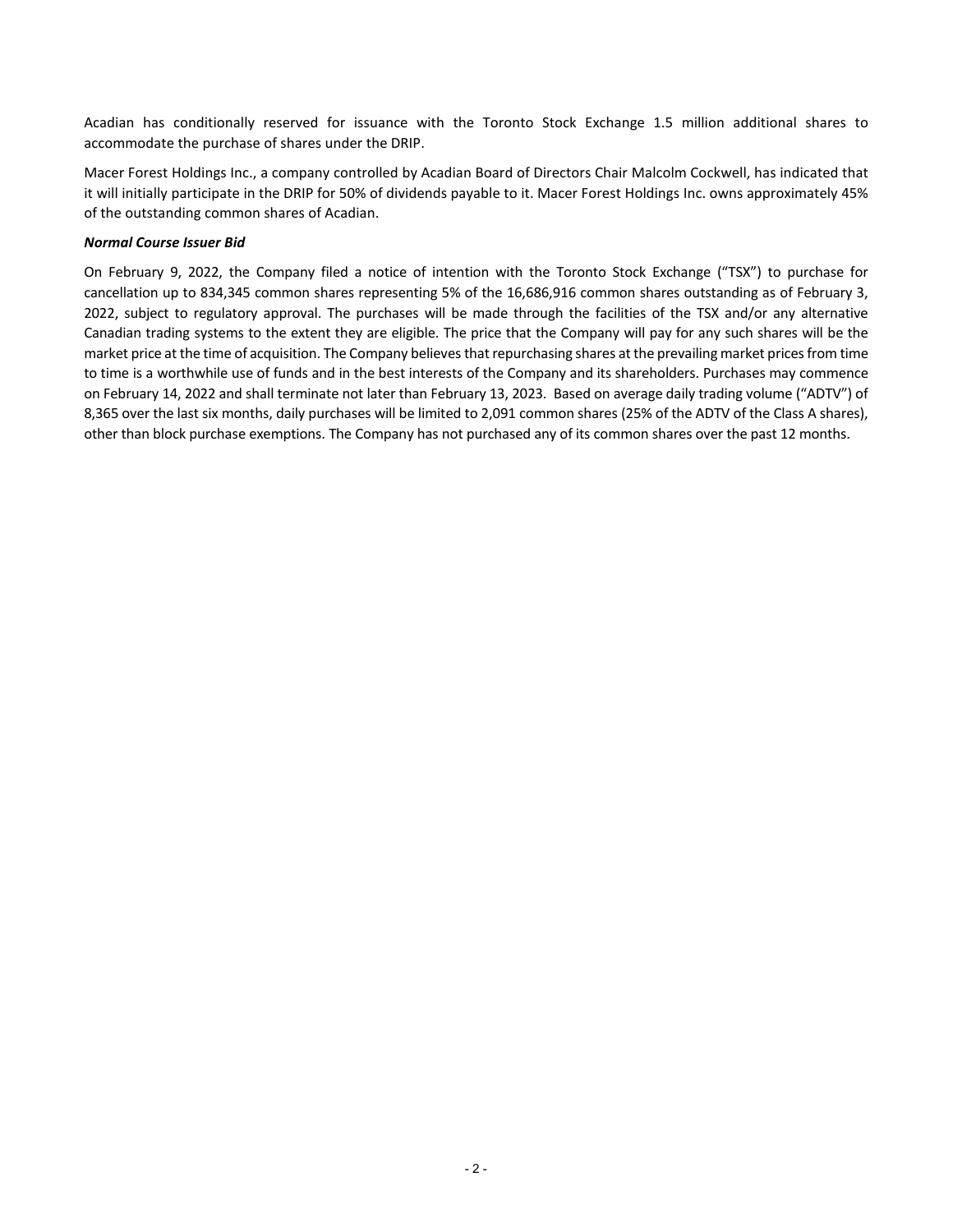## **Review of Operations**

*Financial and Operating Highlights*

|                                                                | <b>Three Months Ended</b><br><b>Year Ended</b> |                          |     |                          |    |                             |     |                             |
|----------------------------------------------------------------|------------------------------------------------|--------------------------|-----|--------------------------|----|-----------------------------|-----|-----------------------------|
| (CAD thousands, except per share information)                  |                                                | December 31,<br>2021     |     | December 31,<br>2020     |    | December 31,<br>2021        |     | December 31,<br>2020        |
| Sales volume (000s $m^3$ )<br><b>Sales</b><br>Operating income | \$                                             | 290.1<br>25,946<br>6,166 | \$. | 321.2<br>24,929<br>6,838 | \$ | 1,062.3<br>95,729<br>21,757 | \$. | 1,138.1<br>91,031<br>20,829 |
| Net income                                                     |                                                | 6,541                    |     | 15,314                   |    | 18,684                      |     | 22,080                      |
| <b>Adjusted EBITDA</b><br>Adjusted EBITDA margin               | \$                                             | 6,315<br>24%             | \$  | 7,288<br>29%             | \$ | 22,487<br>23%               | Ś.  | 21,485<br>24%               |
| Free Cash Flow<br>Dividends declared<br>Payout ratio           | \$                                             | 5,149<br>4,839<br>94%    | Ś.  | 5,648<br>4,839<br>86%    | \$ | 16,933<br>19,357<br>114%    | Ś.  | 15,153<br>19,357<br>128%    |
| Per share – basic and diluted<br>Net income                    | \$                                             | 0.39                     | \$  | 0.92                     | \$ | 1.12                        | \$  | 1.32                        |
| Free Cash Flow<br>Dividends declared                           |                                                | 0.31<br>0.29             |     | 0.34<br>0.29             |    | 1.01<br>1.16                |     | 0.91<br>1.16                |

## *Three Months Ended December 31, 2021*

Acadian generated sales of \$25.9 million, compared to \$24.9 million in the prior year period. The weighted average selling price, excluding biomass, increased 7% year-over-year benefiting from favourable operating conditions and increased sawlog pricing. Sales volume, excluding biomass, decreased 7% due to lower hardwood pulpwood sales. Biomass sales volume decreased 27% due to lower domestic sales.

Operating costs and expenses were \$19.8 million during the fourth quarter, compared to \$18.1 million during the prior year period. This year-over-year increase reflects higher harvesting activity in Maine and increased timber services in New Brunswick. Weighted average variable costs, excluding biomass, increased 10% reflecting higher log processing and fuel costs, partially offset by a stronger Canadian dollar.

Adjusted EBITDA was \$6.3 million during the fourth quarter, compared to \$7.3 million in the prior year period and Adjusted EBITDA margin for the quarter was 24% compared to 29% in the prior year period.

Net income for the fourth quarter totaled \$6.5 million, or \$0.39 per share, compared to \$15.3 million, or \$0.92 per share in the same period of 2020. Net income was impacted by a combination of lower gains on non-cash items such as unrealized foreign exchange on long-term debt and fair value adjustments in 2021 compared to 2020.

### *Year Ended December 31, 2021*

Acadian generated sales of \$95.7 million, compared to \$91.0 million in the prior year. Sales volume, excluding biomass, decreased 5% primarily due to lower softwood pulpwood sales due to the competition of sawmill residuals and to a lesser extent lower hardwood pulpwood sales due to increased regional inventories. Acadian's weighted average selling price, excluding biomass, increased 4% with a higher value product mix and strong sawlog prices.

Operating costs and expenses were \$74.0 million during 2021, compared to \$70.2 million in the prior year due to higher harvesting costs and timber services activity. Weighted average variable costs, excluding biomass, increased 2% due to higher fuel costs partially offset by a stronger Canadian dollar.

Adjusted EBITDA for the year ended December 31, 2021 was \$22.5 million, compared to \$21.5 million in the prior year, while Adjusted EBITDA margin was 23% compared to 24% in the prior year.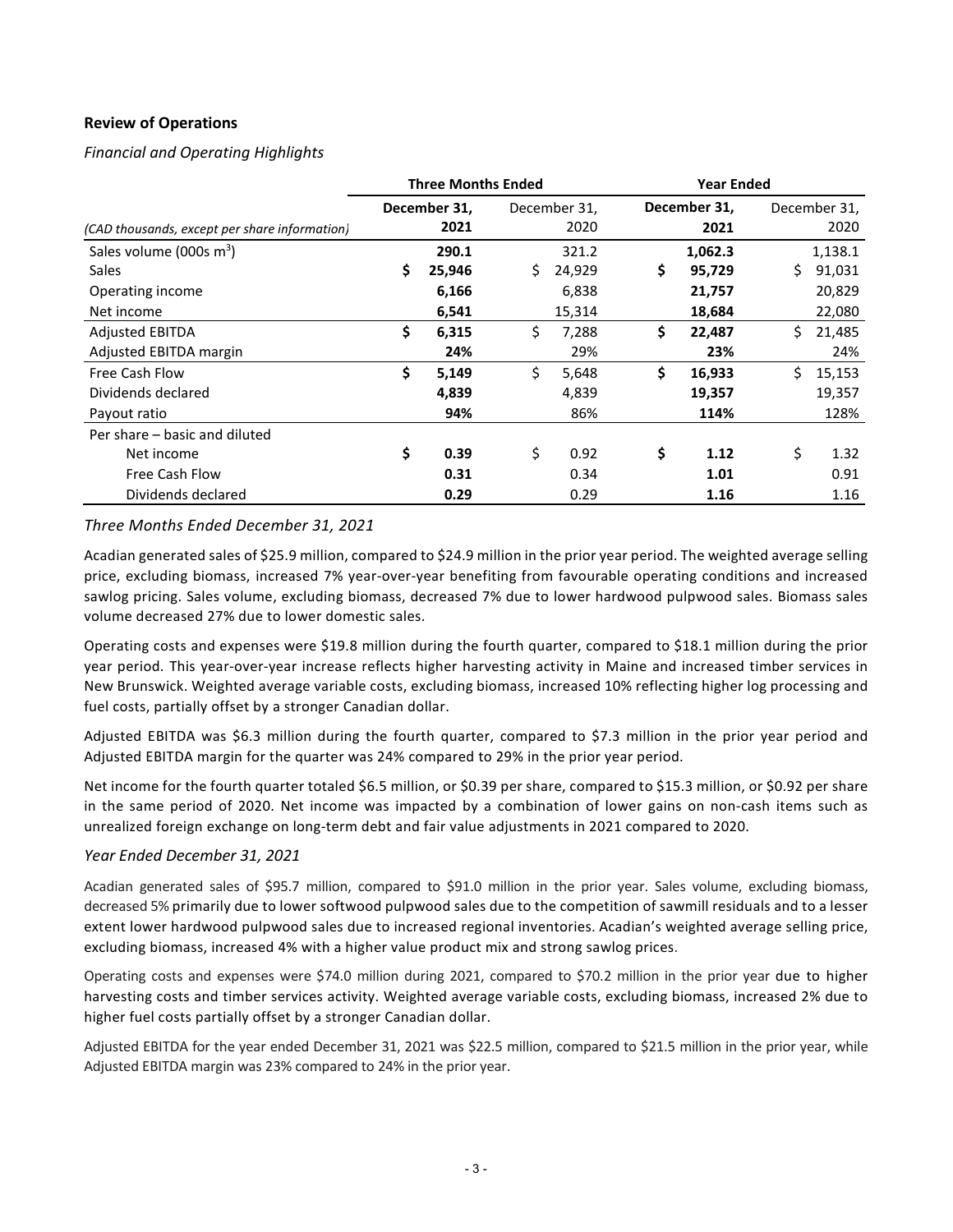Net income for the year ended December 31, 2021 totaled \$18.7 million, or \$1.12 per share, compared to net income of \$22.1 million, or \$1.32 per share, in 2020. Net income was primarily impacted by lower gains on non-cash items such as unrealized foreign exchange on long-term debt and fair value adjustments in 2021 compared to 2020.

## **Segment Performance**

#### *New Brunswick Timberlands*

The table below summarizes operating and financial results for New Brunswick Timberlands for the fourth quarter.

| Three Months Ended December 31, 2021 |                       |                     |           |     |         |
|--------------------------------------|-----------------------|---------------------|-----------|-----|---------|
| (CAD thousands)                      | Harvest (000s $m^3$ ) | Sales (000s $m^3$ ) | Sales Mix |     | Results |
| Softwood                             | 102.5                 | 98.0                | 51%       | \$  | 6,029   |
| Hardwood                             | 70.0                  | 64.2                | 34%       |     | 5,550   |
| <b>Biomass</b>                       | 28.2                  | 28.2                | 15%       |     | 980     |
|                                      | 200.7                 | 190.4               | 100%      |     | 12,559  |
| Timber services and other sales      |                       |                     |           |     | 5,420   |
| <b>Sales</b>                         |                       |                     |           | \$. | 17,979  |
| <b>Adjusted EBITDA</b>               |                       |                     |           | \$  | 4,458   |
| Adjusted EBITDA margin               |                       |                     |           |     | 25%     |
|                                      |                       |                     |           |     |         |
| Three Months Ended December 31, 2020 |                       |                     |           |     |         |
| (CAD thousands)                      | Harvest (000s $m^3$ ) | Sales (000s $m^3$ ) | Sales Mix |     | Results |
| Softwood                             | 131.1                 | 126.1               | 51%       | \$  | 7,846   |
| Hardwood                             | 81.7                  | 84.2                | 34%       |     | 6,323   |

| <b>Haluwuu</b>                  | 01.7  | 04.Z  | -5470 | U,JZJ  |
|---------------------------------|-------|-------|-------|--------|
| <b>Biomass</b>                  | 39.3  | 39.3  | 15%   | 871    |
|                                 | 252.1 | 249.6 | 100%  | 15,040 |
| Timber services and other sales |       |       |       | 4,289  |
| <b>Sales</b>                    |       |       |       | 19,329 |
| <b>Adjusted EBITDA</b>          |       |       |       | 6,481  |
| Adjusted EBITDA margin          |       |       |       | 34%    |
|                                 |       |       |       |        |

Sales for New Brunswick Timberlands were \$18.0 million compared to \$19.3 million during the prior year period. Sales volume, excluding biomass, decreased 23% due to reduced softwood sawlogs and hardwood pulpwood sales, partially offset by an increase in hardwood sawlogs sales, driven by strong demand and increased timber services activity. The softwood lumber market continues to be strong but regional demand for softwood sawlogs was lower due to high inventories compared to the prior year period. Biomass sales volume decreased 28% during the quarter due to lower domestic sales.

The weighted average selling price, excluding biomass, for the fourth quarter was \$71.39 per m<sup>3</sup>, or 6% higher than the prior year period, as a result of strong hardwood sawlog prices and volumes.

Operating costs and expenses were \$13.2 million during the fourth quarter, compared to \$12.9 million in the prior year due to increased timber services activity and higher land management costs, partially offset by lower sales volume. Weighted average variable costs, excluding biomass, increased 13% reflecting higher log processing and fuel costs compared to the prior year period.

Adjusted EBITDA for the quarter was \$4.5 million compared to \$6.5 million during the prior year period and Adjusted EBITDA margin was 25% compared to 34% in the prior year period.

There were no recordable safety incidents among employees or contractors during the fourth quarter.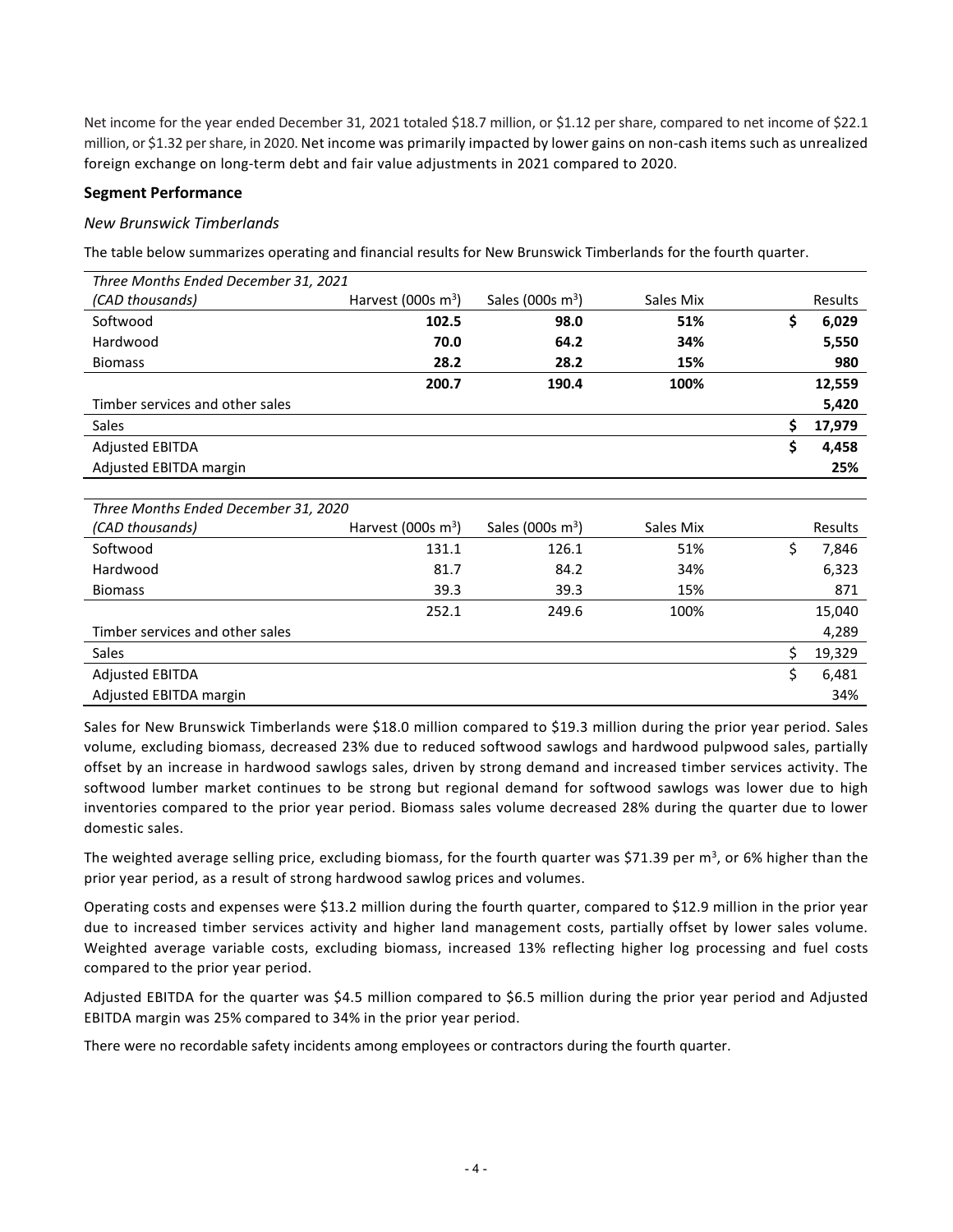| Year Ended December 31, 2021    |                       |                     |           |     |         |
|---------------------------------|-----------------------|---------------------|-----------|-----|---------|
| (CAD thousands)                 | Harvest (000s $m^3$ ) | Sales (000s $m^3$ ) | Sales Mix |     | Results |
| Softwood                        | 340.3                 | 338.7               | 45%       | \$. | 21,480  |
| Hardwood                        | 310.1                 | 305.4               | 40%       |     | 23,555  |
| <b>Biomass</b>                  | 110.9                 | 110.9               | 15%       |     | 4,229   |
|                                 | 761.3                 | 755.0               | 100%      |     | 49,264  |
| Timber services and other sales |                       |                     |           |     | 22,236  |
| <b>Sales</b>                    |                       |                     |           | Ś   | 71,500  |
| <b>Adjusted EBITDA</b>          |                       |                     |           | Ś.  | 17,876  |
| Adjusted EBITDA margin          |                       |                     |           |     | 25%     |

The table below summarizes operating and financial results for New Brunswick Timberlands for the year.

| Year Ended December 31, 2020    |                       |                     |           |   |                |
|---------------------------------|-----------------------|---------------------|-----------|---|----------------|
| (CAD thousands)                 | Harvest (000s $m^3$ ) | Sales (000s $m^3$ ) | Sales Mix |   | <b>Results</b> |
| Softwood                        | 413.6                 | 410.3               | 48%       |   | 24,034         |
| Hardwood                        | 293.2                 | 307.5               | 36%       |   | 23,585         |
| <b>Biomass</b>                  | 142.5                 | 142.5               | 16%       |   | 4,151          |
|                                 | 849.3                 | 860.3               | 100%      |   | 51,770         |
| Timber services and other sales |                       |                     |           |   | 16,763         |
| Sales                           |                       |                     |           |   | 68,533         |
| <b>Adjusted EBITDA</b>          |                       |                     |           | Ś | 18,382         |
| Adjusted EBITDA margin          |                       |                     |           |   | 27%            |

Sales for New Brunswick Timberlands totaled \$71.5 million, compared to \$68.5 million in 2020. Sales volume, excluding biomass, decreased 10% primarily due to lower softwood pulpwood sales offset by higher sawlog sales. While softwood pulpwood markets remained weak due to high roundwood inventories and competition from sawmill residuals in the region, demand for sawlogs remained strong due to favourable end use markets. Biomass sales volume decreased 22% due to lower domestic sales.

The weighted average selling price, excluding biomass, for the year was \$69.92 per m<sup>3</sup>, 5% higher year-over-year, as a result of strong sawlog prices and a lower proportion of softwood pulpwood in the mix.

Operating costs and expenses were \$53.8 million during 2021, compared to \$50.3 million in the prior year due to higher harvesting costs and additional timber services activity. Weighted average variable costs, excluding biomass, increased 5% due to a higher proportion of hardwood in the mix combined with higher fuel costs compared to the prior year.

Adjusted EBITDA for the year ended December 31, 2021 was \$17.9 million, compared to \$18.4 million in the prior year, while Adjusted EBITDA margin was 25% compared to 27% during the prior year.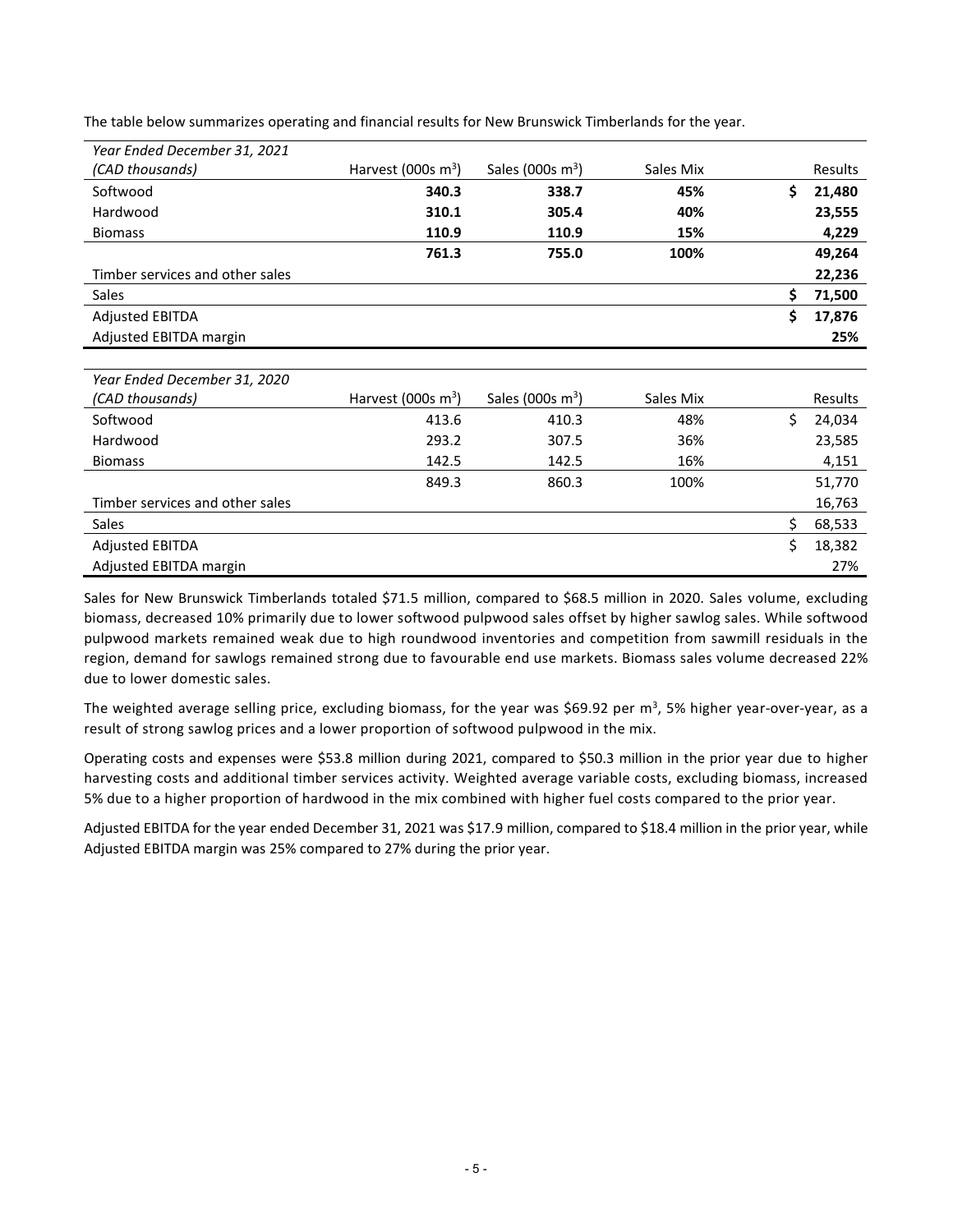#### *Maine Timberlands*

The table below summarizes operating and financial results for Maine Timberlands for the fourth quarter.

| Three Months Ended December 31, 2021 |                       |                     |           |             |
|--------------------------------------|-----------------------|---------------------|-----------|-------------|
| (CAD thousands)                      | Harvest (000s $m^3$ ) | Sales (000s $m^3$ ) | Sales Mix | Results     |
| Softwood                             | 73.5                  | 73.5                | 74%       | \$<br>5,653 |
| Hardwood                             | 27.4                  | 25.4                | 25%       | 2,150       |
| <b>Biomass</b>                       | 0.8                   | 0.8                 | 1%        | 5           |
|                                      | 101.7                 | 99.7                | 100%      | 7,808       |
| Other sales                          |                       |                     |           | 159         |
| <b>Sales</b>                         |                       |                     |           | \$<br>7,967 |
| <b>Adjusted EBITDA</b>               |                       |                     |           | \$<br>2,098 |
| Adjusted EBITDA margin               |                       |                     |           | 26%         |
|                                      |                       |                     |           |             |
| Three Months Ended December 31, 2020 |                       |                     |           |             |
| (CAD thousands)                      | Harvest (000s $m^3$ ) | Sales (000s $m^3$ ) | Sales Mix | Results     |
| Softwood                             | 45.0                  | 45.0                | 63%       | \$<br>3,231 |
| Hardwood                             | 26.2                  | 26.2                | 37%       | 2,173       |
| <b>Biomass</b>                       | 0.4                   | 0.4                 | 0%        | 5           |
|                                      | 71.6                  | 71.6                | 100%      | 5,409       |
| Other sales                          |                       |                     |           | 191         |
| Sales                                |                       |                     |           | \$<br>5,600 |
| <b>Adjusted EBITDA</b>               |                       |                     |           | \$<br>1,346 |
| Adjusted EBITDA margin               |                       |                     |           | 24%         |

Sales for Maine Timberlands during the fourth quarter totaled \$8.0 million compared to \$5.6 million in the prior year period. Sales volume, excluding biomass, increased by 39% due to higher softwood and hardwood sawlogs sales driven by favourable operating conditions and strong demand.

The weighted average selling price, excluding biomass, in Canadian dollar terms was \$78.88 per m<sup>3</sup>, compared to \$75.78 per m<sup>3</sup> during the same period of 2020. In U.S. dollar terms, the weighted average selling price, excluding biomass, was \$62.56 per m<sup>3</sup>, compared to \$58.11 per m<sup>3</sup> in 2020 with higher sawlog prices benefiting from favourable market dynamics. The 8% price increase in U.S. dollar terms was partially offset by a stronger Canadian dollar.

Operating costs and expenses for the fourth quarter were \$6.0 million, compared to \$4.7 million during the same period in 2020 as a result of higher harvesting activity. Weighted average variable costs, excluding biomass, decreased 4% benefiting from a higher proportion of softwood in the mix combined with a stronger Canadian dollar.

Adjusted EBITDA for the quarter was \$2.1 million compared to \$1.3 million during the prior year period and Adjusted EBITDA margin was 26% compared to 24% in the prior year period.

There were no recordable safety incidents among employees or contractors during the fourth quarter.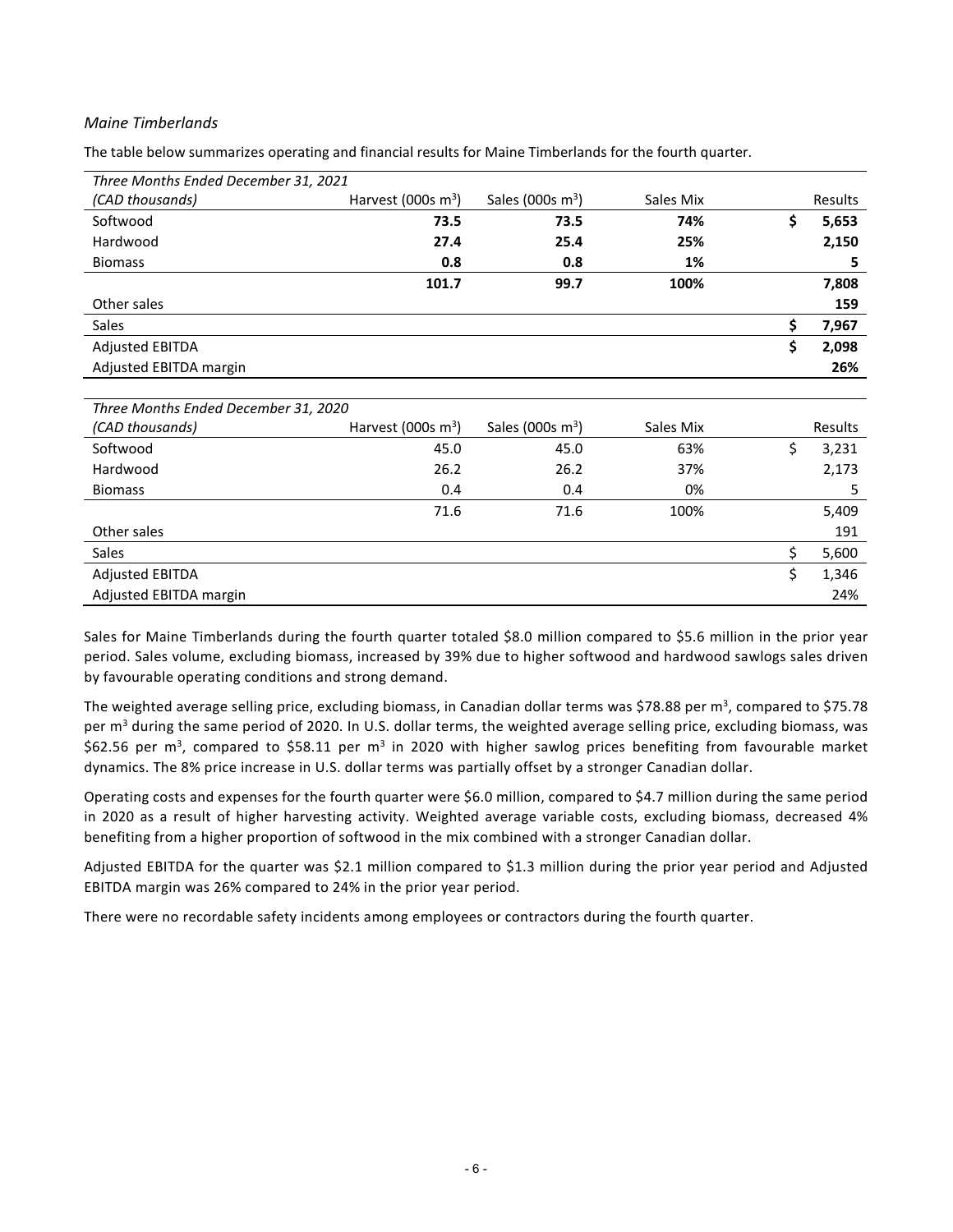| Year Ended December 31, 2021 |                       |                     |           |    |         |
|------------------------------|-----------------------|---------------------|-----------|----|---------|
| (CAD thousands)              | Harvest (000s $m^3$ ) | Sales (000s $m^3$ ) | Sales Mix |    | Results |
| Softwood                     | 221.7                 | 221.7               | 72%       | \$ | 16,744  |
| Hardwood                     | 83.2                  | 84.2                | 27%       |    | 6,915   |
| <b>Biomass</b>               | 1.4                   | 1.4                 | 1%        |    | 15      |
|                              | 306.3                 | 307.3               | 100%      |    | 23,674  |
| Other sales                  |                       |                     |           |    | 555     |
| <b>Sales</b>                 |                       |                     |           | Ś. | 24,229  |
| <b>Adjusted EBITDA</b>       |                       |                     |           | \$ | 5,887   |
| Adjusted EBITDA margin       |                       |                     |           |    | 24%     |
|                              |                       |                     |           |    |         |

The table below summarizes operating and financial results for Maine Timberlands for the year.

| Year Ended December 31, 2020 |                       |                     |           |    |         |
|------------------------------|-----------------------|---------------------|-----------|----|---------|
| (CAD thousands)              | Harvest (000s $m^3$ ) | Sales (000s $m^3$ ) | Sales Mix |    | Results |
| Softwood                     | 185.9                 | 186.0               | 67%       |    | 14,037  |
| Hardwood                     | 95.7                  | 91.2                | 33%       |    | 7,838   |
| <b>Biomass</b>               | 0.6                   | 0.6                 | 0%        |    | 9       |
|                              | 282.2                 | 277.8               | 100%      |    | 21,884  |
| Other sales                  |                       |                     |           |    | 614     |
| Sales                        |                       |                     |           | Ś  | 22,498  |
| <b>Adjusted EBITDA</b>       |                       |                     |           | \$ | 5,304   |
| Adjusted EBITDA margin       |                       |                     |           |    | 24%     |

Sales for our Maine Timberlands were \$24.2 million compared to \$22.5 million in 2020. Sales volume, excluding biomass, increased by 10% primarily due to a 16% increase in the softwood sawlog sales volume, as a result of favourable operating conditions and end use market dynamics during the fourth quarter

The weighted average selling price, excluding biomass, in Canadian dollar terms was \$77.35 per  $m^3$ , compared to \$78.90 per m<sup>3</sup> in 2020. In U.S. dollar terms, the weighted average selling price, excluding biomass, was \$61.52 per m<sup>3</sup>, compared to \$59.13 per m<sup>3</sup> in 2020 with higher sawlog prices driven by a strong demand. The 4% price increase in U.S. dollar terms was more than offset by a stronger Canadian dollar.

Operating costs and expenses for 2021 were \$18.9 million, compared to \$17.7 million in 2020 primarily due to higher harvesting activity. Weighted average variable costs, excluding biomass, decreased 6% reflecting a stronger Canadian dollar.

Adjusted EBITDA for the year ended December 31, 2021 was \$5.9 million compared to \$5.3 million in the prior year and Adjusted EBITDA margin was flat year-over-year at 24%. Higher adjusted EBITDA was primarily the result of higher sales volume and stronger sawlog prices compared to 2020.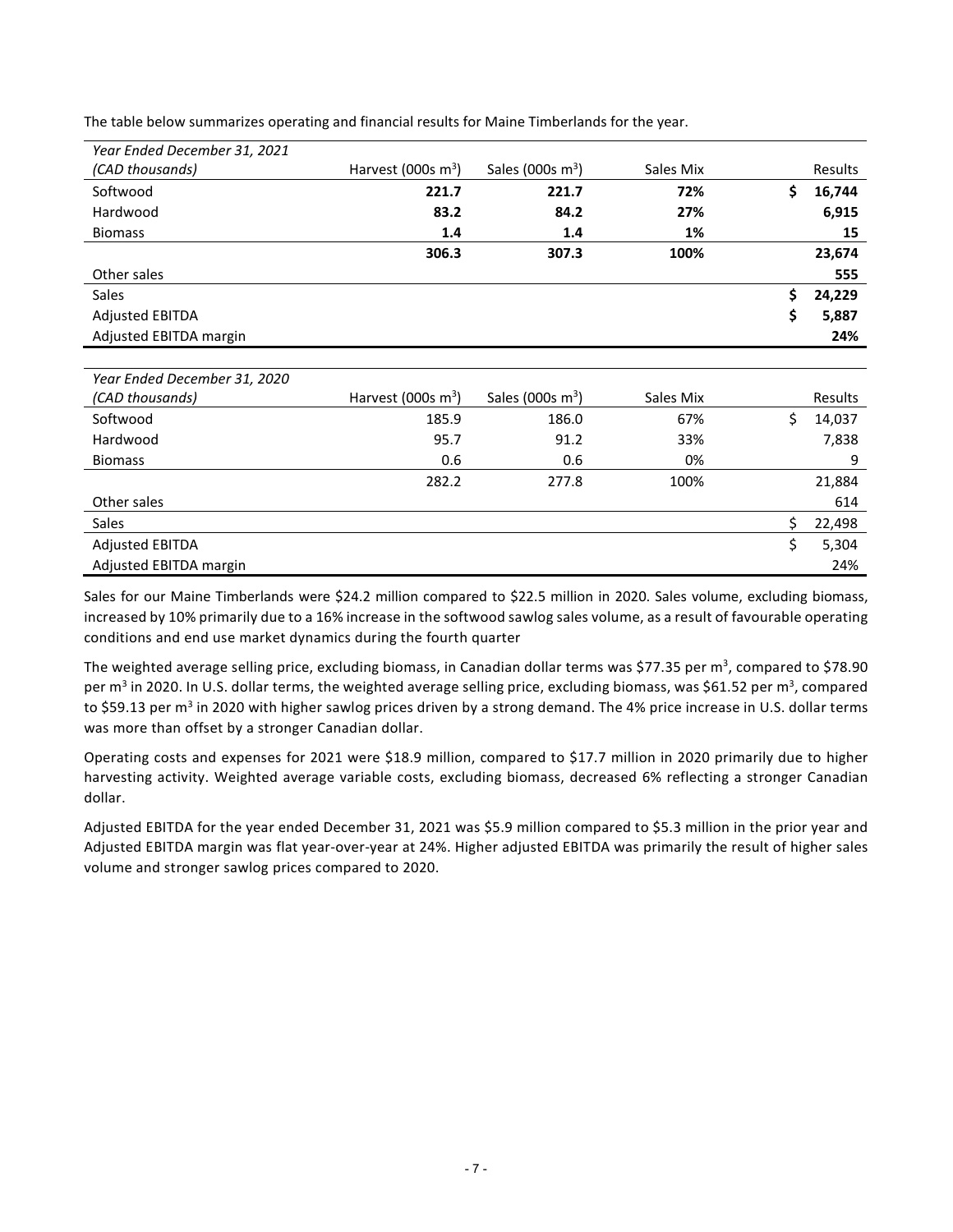#### **Market Outlook**

Continued demand from repair and remodeling activity and new home construction is expected to support North American softwood and hardwood lumber consumption in the short to medium term. Consensus forecast is for approximately 1.57 million U.S. housing starts in 2022 as compared to 1.58 million in 2021. Although interest rates are expected to rise, a large U.S. population entering their home buying years and a low inventory of homes for sale will be key drivers supporting this growth.

Accordingly, demand for our softwood sawlogs is expected to remain stable as a result of these positive end use market dynamics. Acadian also expects continued strong demand and pricing for its hardwood sawlog products, and to benefit from new customer relationships relating to both the appearance and industrial hardwood lumber markets.

We remain cautiously optimistic that hardwood pulpwood will remain stable through 2022 with increasing customer confidence and market demand for hardwood pulp. Meanwhile, markets for softwood pulpwood are expected to remain challenged given elevated regional inventories of both softwood pulpwood and sawmill residuals.

#### **Quarterly Dividend**

Based on a strong balance sheet and outlook for the remainder of the year, Acadian is pleased to announce a dividend of \$0.29 per share, payable on April 15, 2022 to shareholders of record on March 31, 2022.

\* \* \* \* \* \* \* \* \*

*Acadian Timber Corp. ("Acadian", the "Company" or "we") is one of the largest timberland owners in Eastern Canada and the Northeastern U.S. and has a total of approximately 2.4 million acres of land under management. Acadian owns and manages approximately 761,000 acres of freehold timberlands in New Brunswick, approximately 300,000 acres of freehold timberlands in Maine and provides timber services relating to approximately 1.3 million acres of Crown licensed timberlands in New Brunswick. Acadian's products include softwood and hardwood sawlogs, pulpwood and biomass by-products, sold to approximately 90 regional customers.*

*Acadian's business strategy is to maximize cash flows from its existing timberland assets through sustainable forest management and other land use activities while growing its business by acquiring assets and actively managing these assets to drive improved performance.* 

*Acadian's shares are listed for trading on the Toronto Stock Exchange under the symbol ADN.*

For further information, please visit our website at **www.acadiantimber.com** or contact:

Susan Wood Chief Financial Officer Tel: 506-737-2345 Email: [ir@acadiantimber.com](mailto:ir@acadiantimber.com)

\* \* \* \* \* \* \* \* \*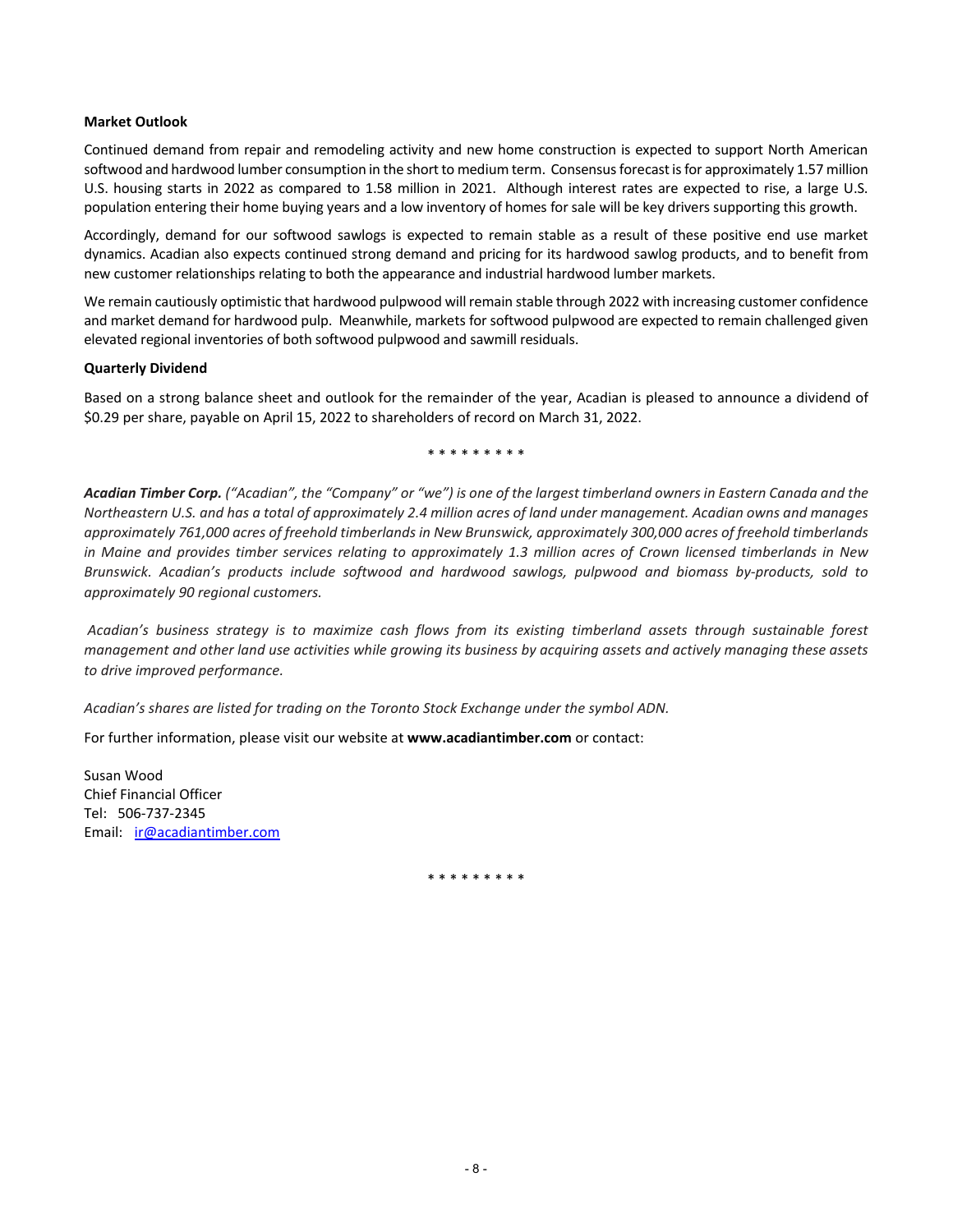#### **Cautionary Statement Regarding Forward-Looking Information and Statements**

*This News Release contains forward-looking information and statements within the meaning of applicable Canadian securities laws that involve known and unknown risks, uncertainties and other factors that may cause the actual results, performance or achievements of Acadian Timber Corp. and its subsidiaries (collectively, "Acadian"), or industry results, to be materially different from any future results, performance or achievements expressed or implied by such forward-looking statements. Forward-looking information is included in this News Release and includes statements made in the section entitled "Market Outlook," and without limitation other statements regarding management's beliefs, intentions, results, performance, goals, achievements, future events, plans and objectives, business strategy, growth strategy and prospects, access to capital, liquidity and trading volumes, dividends, taxes, capital expenditures, projected costs, market trends and similar statements concerning anticipated future events, results, achievements, circumstances, performance or expectations that are not historical facts. All forward-looking statements in this News Release are qualified by these cautionary statements. Forwardlooking statements involve significant risks and uncertainties, should not be read as guarantees of future performance or results, should not be unduly relied upon, and will not necessarily be accurate indications of whether or not such results will be achieved. Actual results may vary. These forward-looking statements include, but are not limited to:*

• *Expectations regarding product demand and end use markets, including expectations for U.S. housing starts, which may be impacted by changes in interest rates, U.S. population demographics and the inventory of homes for sale. Expectations regarding product demand are based on anticipated market conditions, anticipated regional inventory levels of key customers, and the economic situation of key customers. Estimates for U.S. housing starts are based on forecasts published by major financial institutions.*

*Other risks and factors are discussed under the heading "Risk Factors" in the Annual Report dated February 9, 2022, and in each of the Annual Information Form dated March 26, 2021 and the Management Information Circular dated March 26, 2021 and other filings of Acadian made with securities regulatory authorities, which are available on SEDAR at www.sedar.com. Forward-looking information is based on various material factors or assumptions, which are based on information currently available to Acadian. Readers are cautioned that the preceding list of material factors or assumptions is not exhaustive. Although the forward-looking statements contained in this News Release are based upon what management believes are reasonable assumptions, Acadian cannot assure readers that actual results will be consistent with these forward-looking statements. The forward-looking statements in this News Release are made as of the date of this News Release based on information currently available to management and should not be relied upon as representing Acadian's views as of any date subsequent to the date of this News Release. Acadian assumes no obligation to update or revise these forward-looking statements to reflect new information, events, circumstances or otherwise, except as may be required by applicable law.*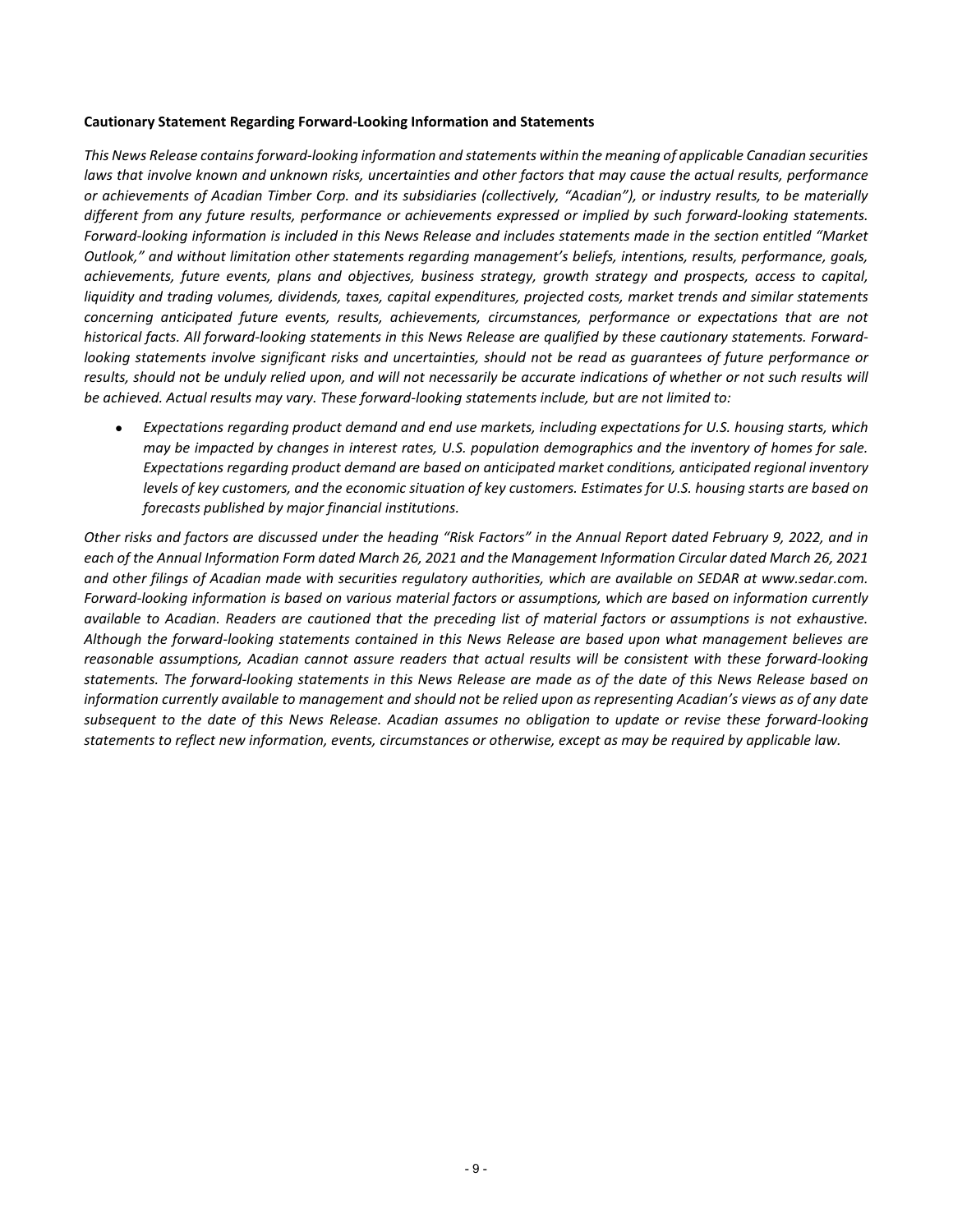## **Acadian Timber Corp. Consolidated Balance Sheets**

| As at                                      |                   |                   |
|--------------------------------------------|-------------------|-------------------|
| (CAD thousands)                            | December 31, 2021 | December 31, 2020 |
| <b>Assets</b>                              |                   |                   |
| Current assets                             |                   |                   |
| Cash                                       | \$<br>7,316       | \$<br>10,258      |
| Accounts receivable and other assets       | 8,386             | 7,731             |
| Current income taxes receivable            | 104               | 415               |
| Inventory                                  | 1,450             | 957               |
|                                            | 17,256            | 19,361            |
| Timber                                     | 394,063           | 388,005           |
| Land, roads, and other fixed assets        | 99,183            | 99,892            |
| Intangible asset                           | 6,140             | 6,140             |
| Total assets                               | \$<br>516,642     | \$<br>513,398     |
|                                            |                   |                   |
| Liabilities and shareholders' equity       |                   |                   |
| <b>Current liabilities</b>                 |                   |                   |
| Accounts payable and accrued liabilities   | \$<br>8,800       | \$<br>8,640       |
| Dividends payable to shareholders          | 4,839             | 4,839             |
|                                            | 13,639            | 13,479            |
| Long-term debt                             | 100,888           | 101,185           |
| Deferred income tax liabilities, net       | 110,630           | 105,493           |
| <b>Total liabilities</b>                   | 225,157           | 220,157           |
| Shareholders' equity                       | 291,485           | 293,241           |
| Total liabilities and shareholders' equity | \$<br>516,642     | \$<br>513,398     |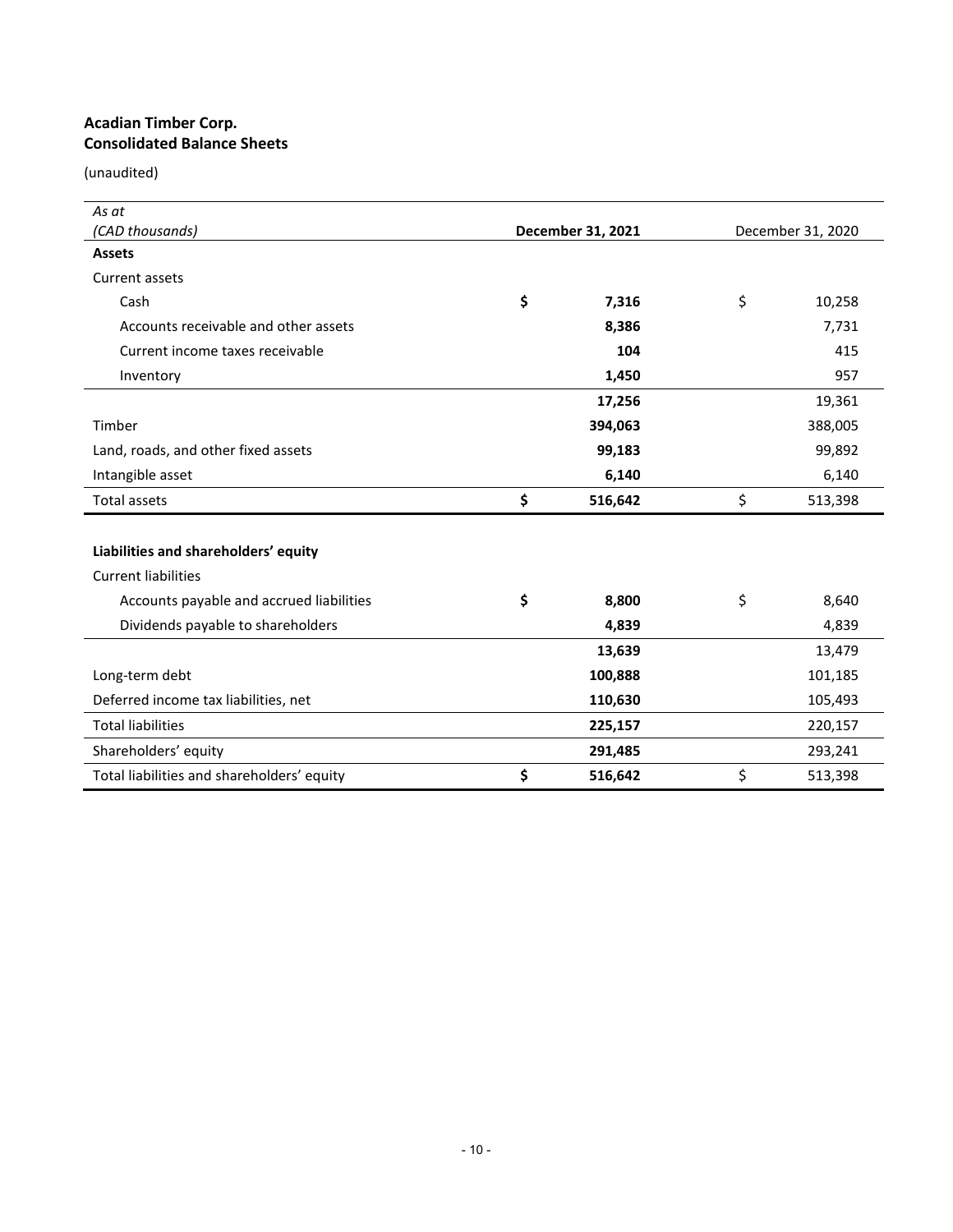# **Acadian Timber Corp. Consolidated Statements of Net Income**

|                                            | <b>Three Months Ended</b> |              |    |              |    |                           | <b>Year Ended</b> |          |  |
|--------------------------------------------|---------------------------|--------------|----|--------------|----|---------------------------|-------------------|----------|--|
|                                            |                           | December 31, |    | December 31, |    | December 31, December 31, |                   |          |  |
| (CAD thousands, except per share data)     |                           | 2021         |    | 2020         |    | 2021                      |                   | 2020     |  |
| Sales                                      | \$                        | 25,946       | \$ | 24,929       | Ś. | 95,729                    | Ŝ.                | 91,031   |  |
| Operating costs and expenses               |                           |              |    |              |    |                           |                   |          |  |
| Cost of sales                              |                           | 17,527       |    | 16,193       |    | 64,933                    |                   | 60,897   |  |
| Selling, administration and other          |                           | 2,057        |    | 1,717        |    | 7,622                     |                   | 7,991    |  |
| Silviculture                               |                           | 127          |    | 107          |    | 1,156                     |                   | 1,034    |  |
| Depreciation and amortization              |                           | 69           |    | 74           |    | 261                       |                   | 280      |  |
|                                            |                           | 19,780       |    | 18,091       |    | 73,972                    |                   | 70,202   |  |
| Operating income                           |                           | 6,166        |    | 6,838        |    | 21,757                    |                   | 20,829   |  |
| Interest expense, net                      |                           | (748)        |    | (719)        |    | (2,978)                   |                   | (4, 324) |  |
| Other items                                |                           |              |    |              |    |                           |                   |          |  |
| Fair value adjustments and other           |                           | 4,182        |    | 8,140        |    | 6.773                     |                   | 12,001   |  |
| Unrealized exchange gain on long-term debt |                           | 16           |    | 5,312        |    | 432                       |                   | 2.372    |  |
| Gain on sale of timberlands                |                           | 80           |    | 376          |    | 469                       |                   | 376      |  |
| Income before income taxes                 |                           | 9,696        |    | 19,947       |    | 26,453                    |                   | 31,254   |  |
| Income tax expense                         |                           | (3, 155)     |    | (4,633)      |    | (7, 769)                  |                   | (9, 174) |  |
| Net income                                 | \$                        | 6,541        | \$ | 15,314       | \$ | 18,684                    | \$                | 22,080   |  |
| Net income per share – basic and diluted   | \$                        | 0.39         | \$ | 0.92         | \$ | 1.12                      | Ś.                | 1.32     |  |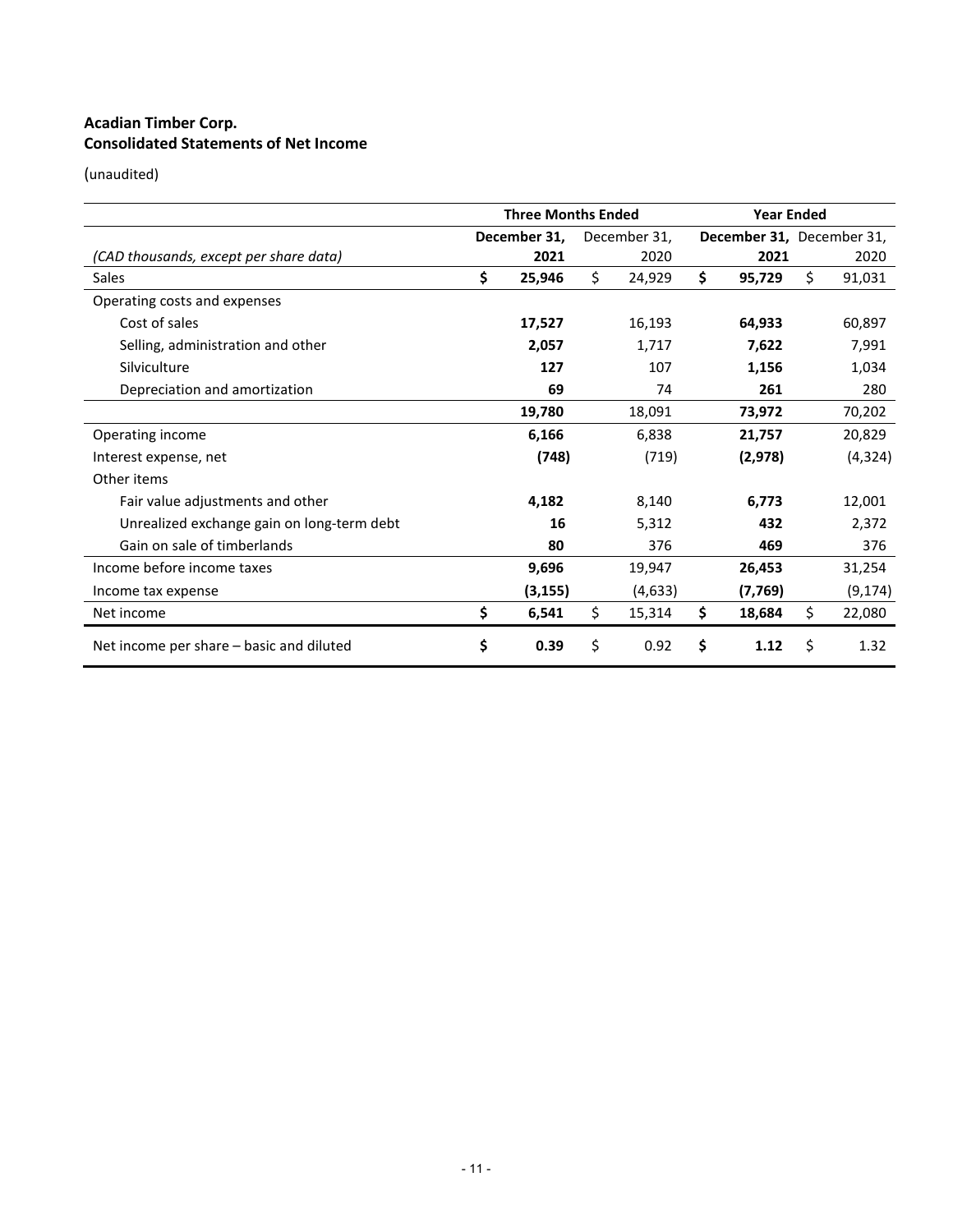# **Acadian Timber Corp. Consolidated Statements of Comprehensive Income**

|                                                            | <b>Three Months Ended</b> |       |   |              |              |        | <b>Year Ended</b> |         |  |  |
|------------------------------------------------------------|---------------------------|-------|---|--------------|--------------|--------|-------------------|---------|--|--|
|                                                            | December 31.              |       |   | December 31. | December 31, |        | December 31,      |         |  |  |
| (CAD thousands)                                            |                           | 2021  |   | 2020         |              | 2021   |                   | 2020    |  |  |
| Net income                                                 | ∍                         | 6,541 | ⊃ | 15,314       | S            | 18,684 |                   | 22,080  |  |  |
| Other comprehensive income / (loss)                        |                           |       |   |              |              |        |                   |         |  |  |
| Items that may be reclassified subsequently to net income: |                           |       |   |              |              |        |                   |         |  |  |
| (Loss) gain on revaluation of land and roads, net of       |                           |       |   |              |              |        |                   |         |  |  |
| deferred income tax recovery of \$62 (2020 – deferred      |                           | (483) |   | 6,442        |              | (483)  |                   | 6,442   |  |  |
| income tax expense of $\zeta(2,598)$                       |                           |       |   |              |              |        |                   |         |  |  |
| Unrealized foreign currency translation loss               |                           | (297) |   | (7,007)      |              | (600)  |                   | (2,625) |  |  |
| Comprehensive income                                       |                           | 5.761 |   | 14.749       |              | 17.601 |                   | 25.897  |  |  |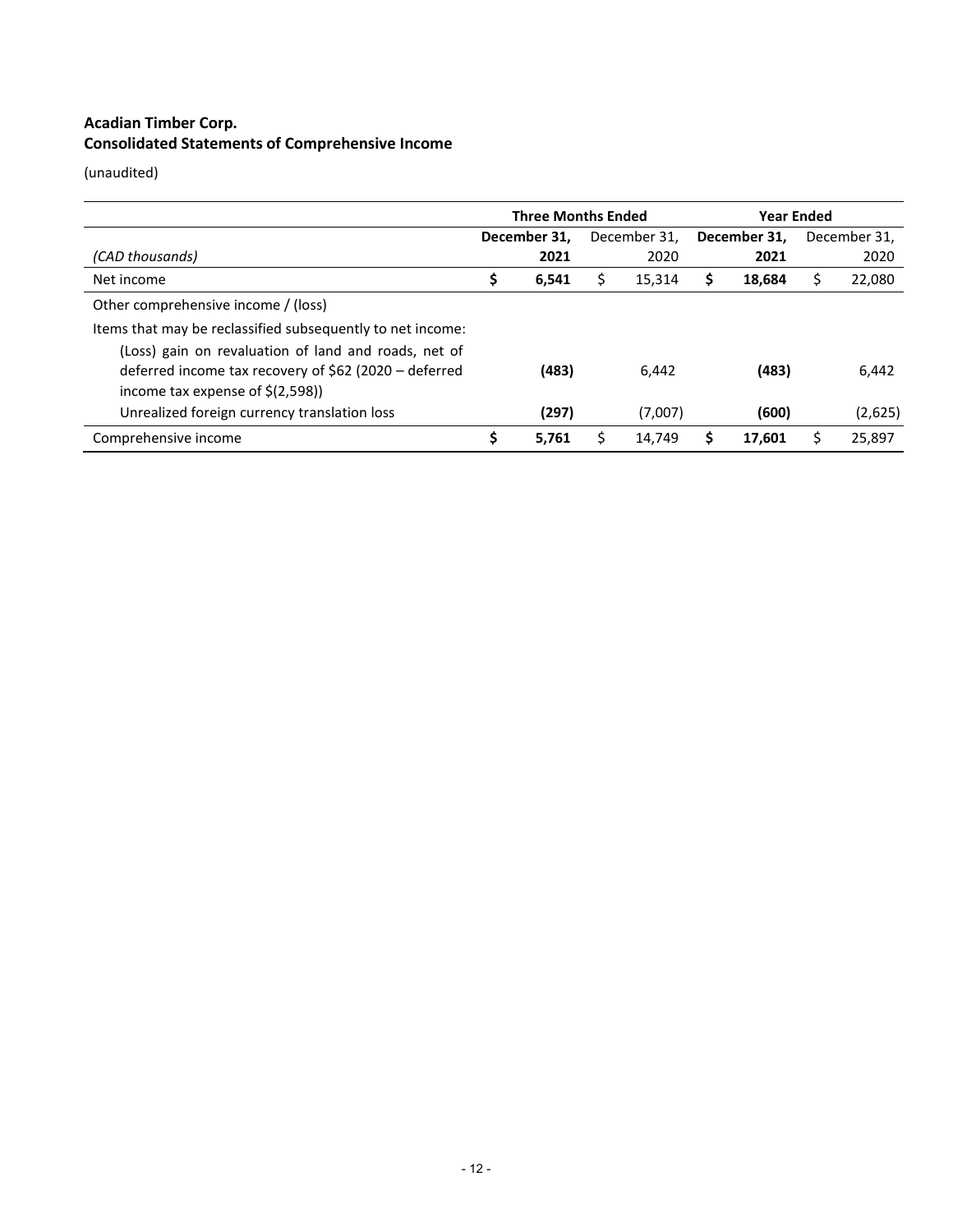# **Acadian Timber Corp. Consolidated Statements of Cash Flows**

|                                                           | <b>Three Months Ended</b> |          |    |              |              | <b>Year Ended</b> |              |  |
|-----------------------------------------------------------|---------------------------|----------|----|--------------|--------------|-------------------|--------------|--|
|                                                           | December 31,              |          |    | December 31, | December 31, |                   | December 31, |  |
| (CAD thousands)                                           |                           | 2021     |    | 2020         | 2021         |                   | 2020         |  |
| Cash provided by (used for):                              |                           |          |    |              |              |                   |              |  |
| <b>Operating activities</b>                               |                           |          |    |              |              |                   |              |  |
| Net income                                                | \$                        | 6,541    | \$ | 15,314       | \$<br>18,684 | \$                | 22,080       |  |
| Adjustments to net income:                                |                           |          |    |              |              |                   |              |  |
| Income tax expense                                        |                           | 3,155    |    | 4,633        | 7,769        |                   | 9,174        |  |
| Depreciation and amortization                             |                           | 69       |    | 74           | 261          |                   | 280          |  |
| Fair value adjustments and other                          |                           | (4, 182) |    | (8, 140)     | (6, 773)     |                   | (12,001)     |  |
| Unrealized exchange gain on long-term debt                |                           | (16)     |    | (5, 312)     | (432)        |                   | (2, 372)     |  |
| Gain on sale of timberlands                               |                           | (80)     |    | (376)        | (469)        |                   | (376)        |  |
| Income taxes paid                                         |                           | (475)    |    |              | (2, 117)     |                   |              |  |
| Net change in non-cash working capital balances and other |                           | (3,388)  |    | 1,119        | (694)        |                   | 3,832        |  |
|                                                           |                           | 1,624    |    | 7,312        | 16,229       |                   | 20,617       |  |
| <b>Financing activities</b>                               |                           |          |    |              |              |                   |              |  |
| Issuance of long-term debt                                |                           |          |    | 86,730       |              |                   | 106,525      |  |
| Repayment of short-term debt                              |                           |          |    |              |              |                   | (8, 169)     |  |
| Repayment of long-term debt                               |                           |          |    | (86, 730)    |              |                   | (96, 459)    |  |
| Deferred financing costs                                  |                           |          |    | (5)          |              |                   | (532)        |  |
| Dividends paid to shareholders                            |                           | (4,839)  |    | (4,839)      | (19, 357)    |                   | (19, 357)    |  |
|                                                           |                           | (4,839)  |    | (4,844)      | (19, 357)    |                   | (17, 992)    |  |
| <b>Investing activities</b>                               |                           |          |    |              |              |                   |              |  |
| Additions to timber, land, roads, and other fixed assets  |                           | (28)     |    | 1            | (333)        |                   | (351)        |  |
| Proceeds from sale of timberlands                         |                           | 105      |    | 383          | 519          |                   | 383          |  |
|                                                           |                           | 77       |    | 384          | 186          |                   | 32           |  |
| (Decrease) / increase in cash during the period           |                           | (3, 138) |    | 2,852        | (2, 942)     |                   | 2,657        |  |
| Cash, beginning of period                                 |                           | 10,454   |    | 7,406        | 10,258       |                   | 7,601        |  |
| Cash, end of period                                       | \$                        | 7,316    | \$ | 10,258       | \$<br>7,316  | \$                | 10,258       |  |